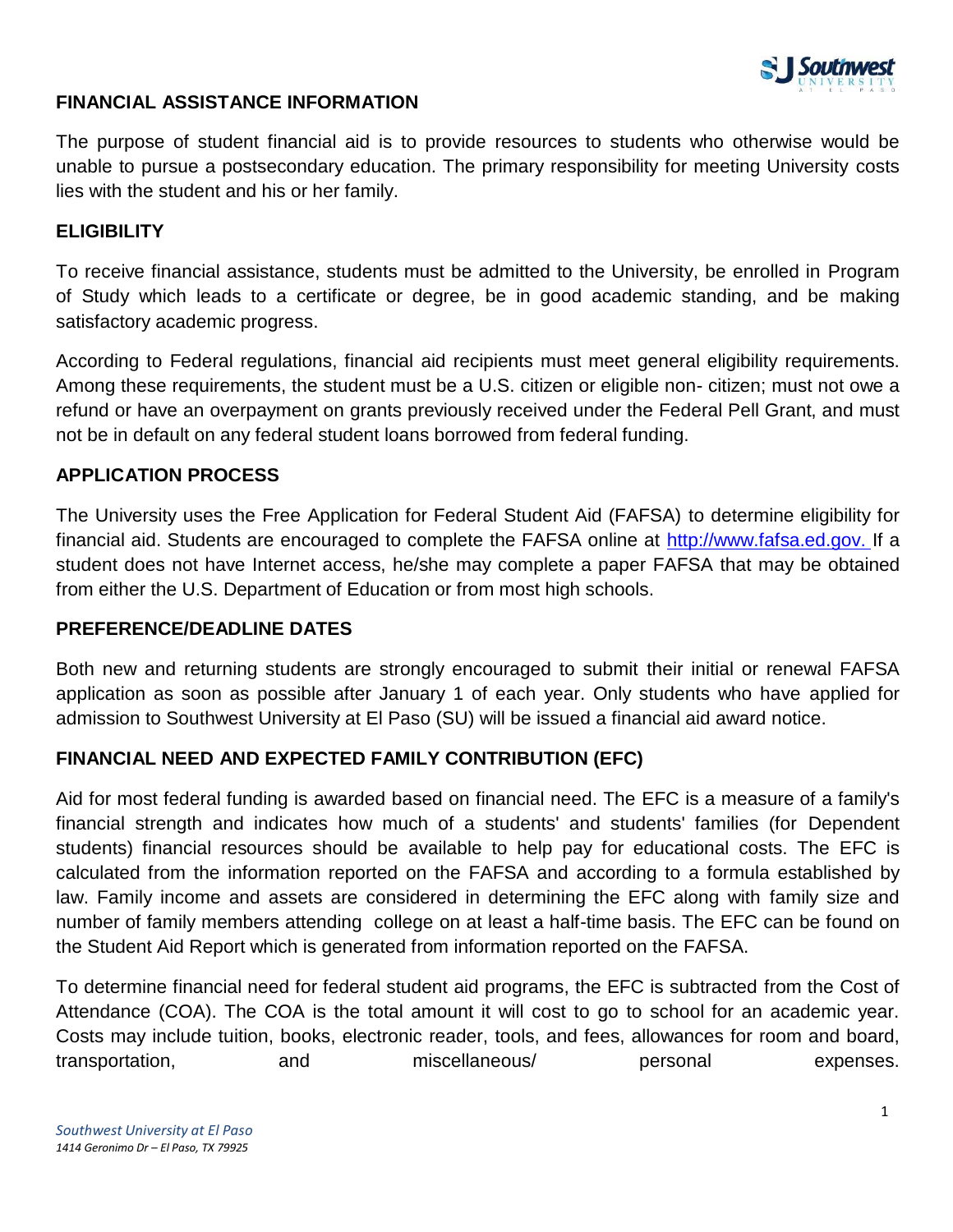

## **COA - EFC = FINANCIAL NEED**

Federal grants and other financial aid are used to meet financial need. A financial aid award letter will be provided by SU upon receipt of an Institutional Student Information Report (ISIR) and all required eligibility documentation, if applicable.

Any changes made to original FAFSA answers may result in a change in financial aid award amounts. If your financial aid record is selected for verification, any changes made during the verification process may also change financial aid award amounts.

#### **STANDARD TERMS: FINANCIAL AID ACADEMIC YEAR AND PAYMENT PERIOD DEFINITIONS**

The academic year definition is a minimum of 36 earned credits and 36 instructional weeks. The academic year is divided into three payment periods, each consisting of 12 credits and 12 instructional weeks. The following payment period begins on the date of the next term offered. Aid is awarded based on credits attempted within the term. Aid for students is packaged and disbursed using these definitions. Payment of financial aid awards are made in three equal disbursements for the academic year. Financial aid funds will be disbursed when all eligibility requirements are met and all disbursements are sent out 4-6 weeks after a student graduates.

# **NON- STANDARD TERMS: FINANCIAL AID ACADEMIC YEAR AND PAYMENT PERIOD DEFINITIONS**

The academic year definition is a minimum of 36 earned credits and 30 instructional weeks. The academic year is divided into two payment periods, the first payment period consists of 18 credits and 18 instructional weeks and the second payment period consists of 18 credits and

12 instructional weeks. The following payment period begins when a student has successfully completed prior payment period requirements and has continued on into the next scheduled payment period. Aid for students is packaged and disbursed using these definitions. Payment of financial aid awards are made in two equal disbursements for the academic year. Financial aid funds will be disbursed when all eligibility requirements are met.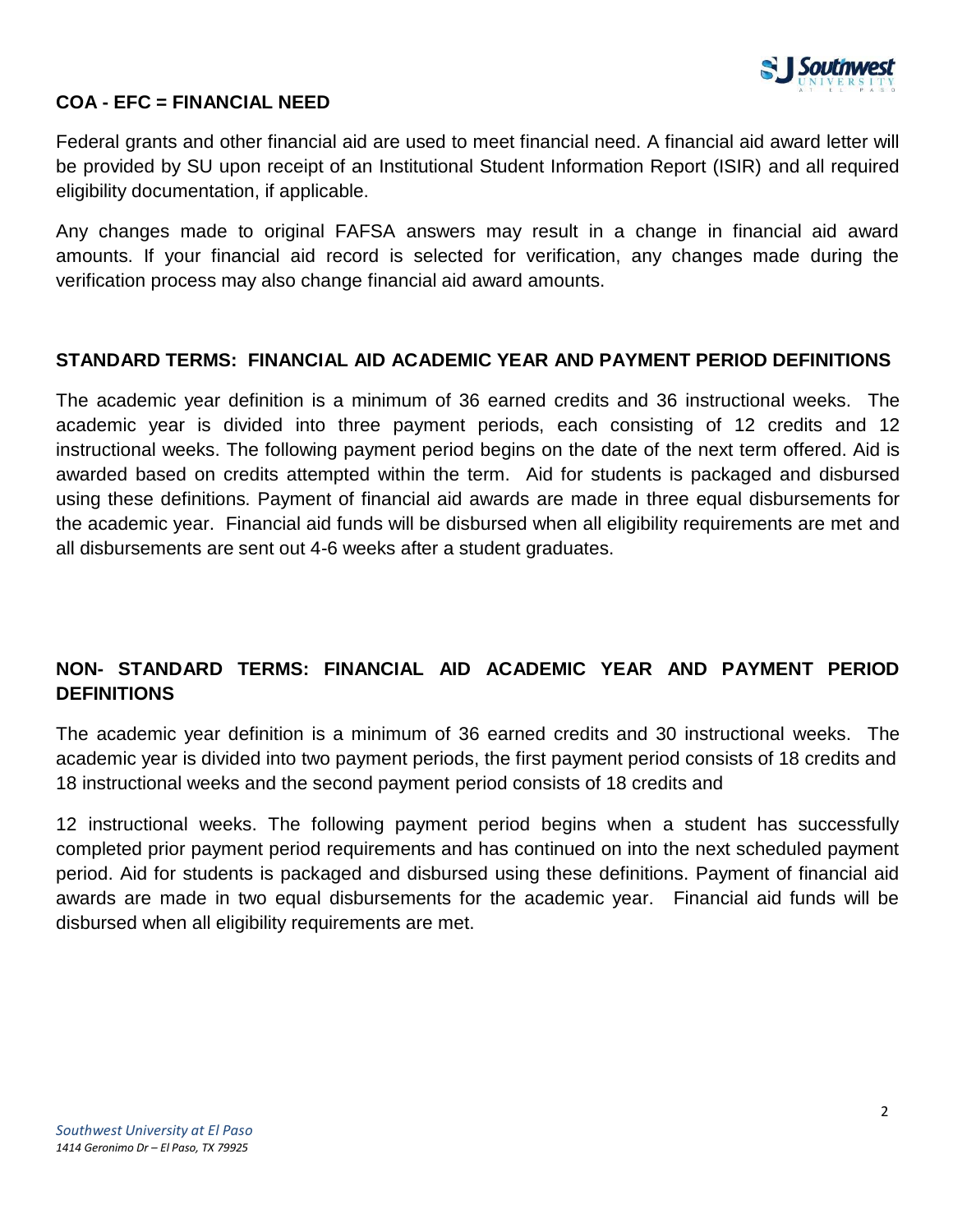

## **INFORM THE OFFICE OF FINANCIAL AID**

Students who receive additional outside assistance must report this information to the Office of Financial Aid through their assigned Financial Aid Counselor. Students who have received any Title IV aid from a prior school or are currently receiving Title IV aid at another institution while attending Southwest University must also notify the Office of Financial Aid through their assigned Financial Aid Counselor as this other source of funding may affect students' eligibility to receive Title IV aid with SU.

#### **STUDENT RESPONSIBILITIES**

 All students should accurately complete and return all applications, additional documentation, verification forms, corrections, and/or new information that are requested by any SU department or any other agency providing financial assistance. Errors or omissions may delay the disbursement of eligible funds.

Read and understand all documentation and/or agreements that are signed and submitted to any department and/or agency.

Review award letters and all other notices issued regarding the responsibilities and conditions that must be adhered to by students receiving financial aid.

Understand what portion of the financial aid package is grants and scholarships (gift-aid that does not have to be returned) and what portion are student loans (self-help aid that must be repaid or earned).

If any portion of the self-help aid is in the form of a student loan, understand the total amount of the loan, the interest rate assessed to the amount borrowed, the repayment schedule, the timeframe of the repayment schedule, and the start date for the repayment schedule.

Notify the lender of any changes to personal name, address, and enrollment status. Review and understand the amounts pertaining to the cost of attendance and the Refund Policy for Southwest University at El Paso as stated in the Financial Services section of the University Consumer Information website.

 Review and comply with all rules and regulations pertaining to academic, financial aid, and University conduct policies.

 Understand that any intentional misrepresentation of information on applications and/or documentations submitted for federal financial aid is a violation of law and is considered a criminal offense subject to penalties under the U.S. Criminal Code.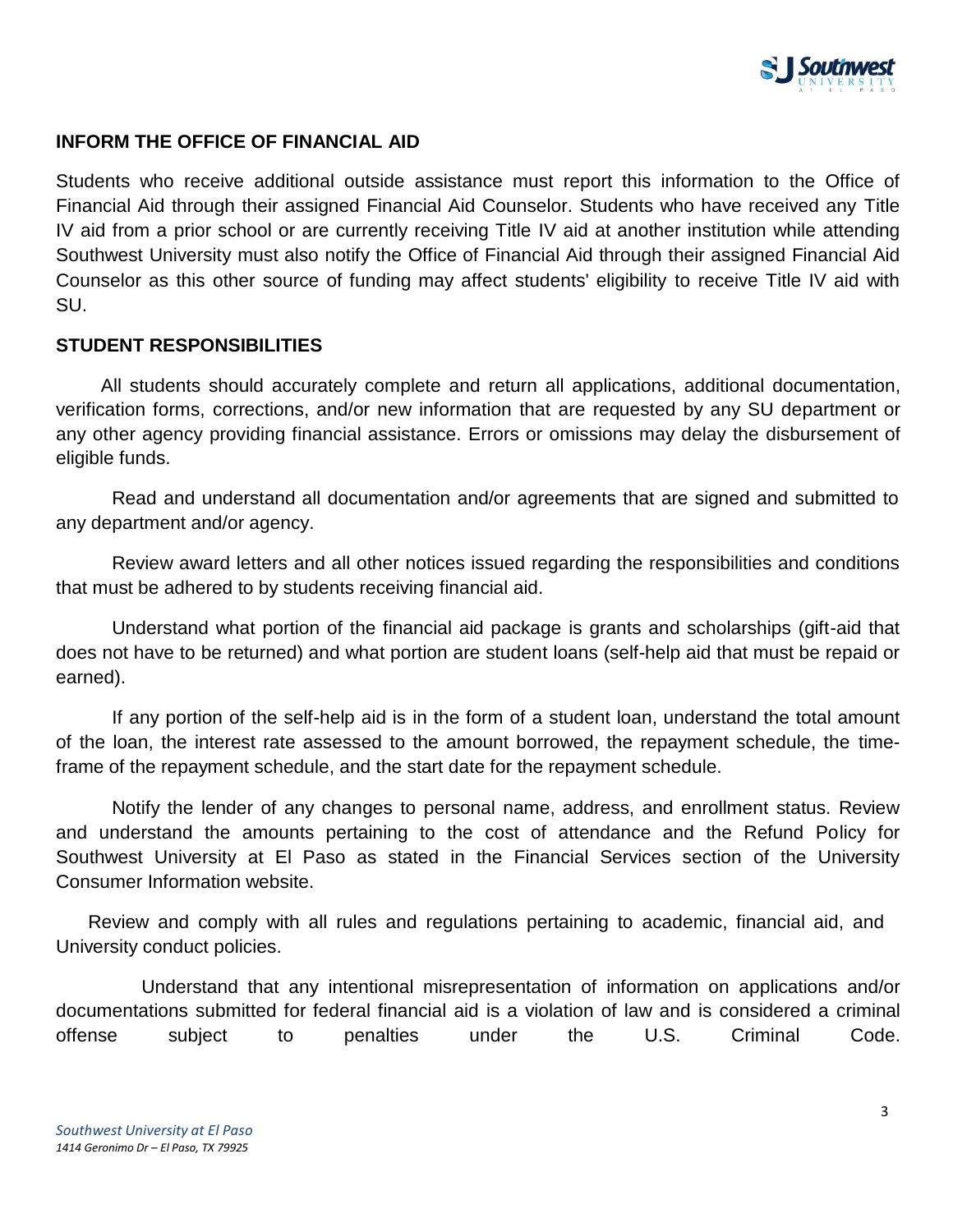

# **CONVICTION FOR POSSESSION OR SALE OF ILLEGAL DRUGS**

A federal or state drug conviction can disqualify a student for FSA funds. The student self- certifies in applying for aid that he/she is eligible;

A conviction that was reversed, set aside, or removed from the student's record does not count, nor does one received when the student was a juvenile, unless she/he was tried as an adult.

The Chart below illustrates the period of ineligibility for FSA funds, depending on whether the conviction was for sale or possession and whether the student had previous offenses. (A conviction for sale of drugs includes convictions for conspiring to sell drugs).

|             | <b>Possession of Illegal Drugs</b> | <b>Sale of Illegal Drugs</b>       |
|-------------|------------------------------------|------------------------------------|
| 1st offense | 1 year from date of conviction     | 2 years from date<br>of conviction |
| 2nd offense | 2 years from date of conviction    | Indefinite period                  |
| 3+offenses  | Indefinite period                  |                                    |

If the student was convicted of both possessing and selling illegal drugs, and the periods of ineligibility are different, the student will be ineligible for the longer period.

A student regains eligibility the day after the period of ineligibility ends or when he/she successfully completes a qualified drug rehabilitation program. Further drug convictions will make him/her ineligible again.

When a student regains eligibility during the award year the University may award Pell and Campusbased aid for the current payment period and Direct loans for the period of enrollment.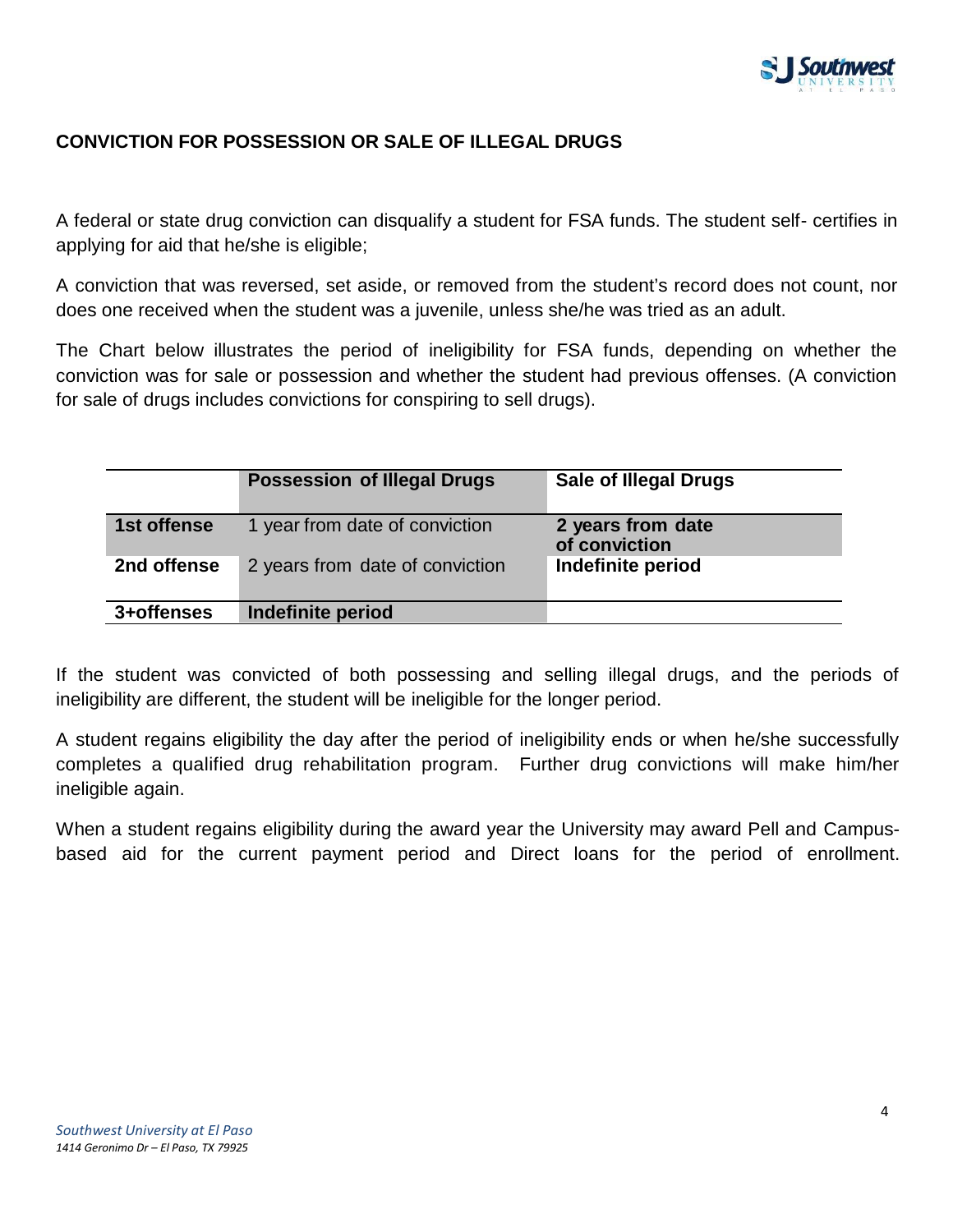

## **STANDARDS FOR A QUALIFIED DRUG REHABILITATION PROGRAM**

A qualified drug rehabilitation program must include at least two unannounced drug tests and must satisfy at least one of the following requirements:

- 1) Be qualified to receive funds directly or indirectly from a federal, state, or local government program.
- 2) Be qualified to receive payment directly or indirectly from a federally or state-licensed insurance company
- 3) Be administered or recognized by federal, state or local government agency or court.
- 4) Be administered or recognized by a federally or state-licensed hospital, health clinic, or medical doctor.

## **LEAVE OF ABSENCE**

Leaves of absence, including military leaves, shall be reasonable in duration, not to exceed 180 calendar days in any twelve (12) month period, and shall be for specific and acceptable purposes.

All requests for a leave of absence must be accompanied by acceptable documentation. The school attendance records will clearly show that a leave of absence has been granted. A written request for a leave of absence using the school's form, properly signed and dated by both the student and an authorized school official, must be placed in the individual student file.

A student having a documented and approved leave of absence will be allowed additional training to complete the requirements for the graduation. Additional training will be at no cost to the student. The student is not required to use this additional training if he/she has completed all requirements for graduation by the originally scheduled date.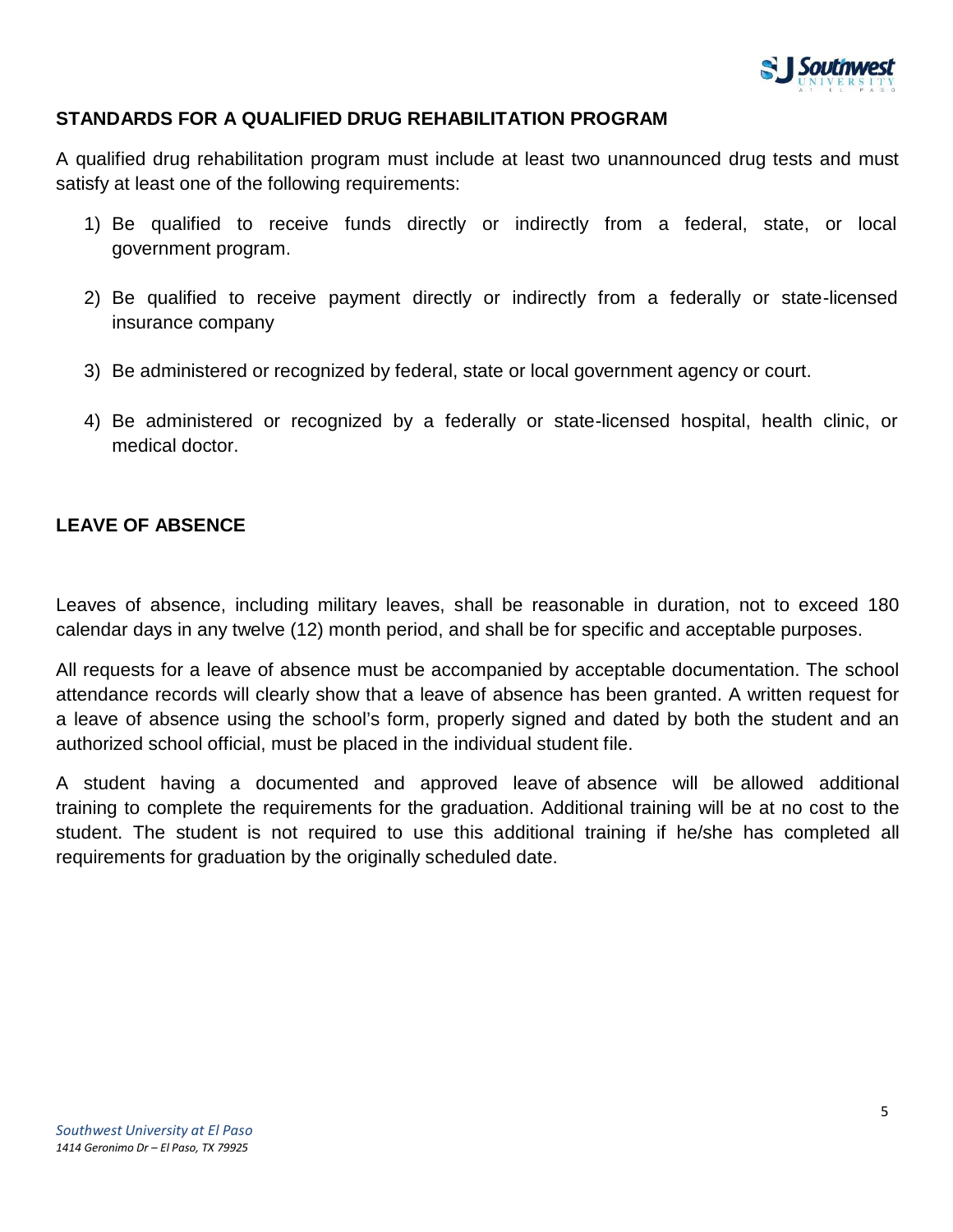

## **SATISFACTORY ACADEMIC PROGRESS (SAP)**

Southwest University at El Paso provides students' progress reports/report cards and academic transcripts at the end of each academic session. This information is provided through the SU Learning Software available to all students.

Same As or Stricter Than:

The school's SAP policy for Title IV, HEA students is the same as the school's standards for students enrolled in the same educational programs who are not receiving Title IV, HEA funding.

The Director in the financial aid office reviews the Title IV, HEA SAP policy to ensure it meets all federal requirements. The Director of Academic Affairs notifies financial aid office if the school changes its academic policies.

Southwest University at El Paso (SU) has established minimum standards of "satisfactory progress" for enrolled students. All students must meet SU SAP requirements. The standards for determining progress at SU are comprised of two separate measurements: qualitative and quantitative.

This standard is applicable to all students regardless of Title IV eligibility.

## **QUALITATIVE REQUIREMENT**

Basis for Calculation:

The cumulative grade point average (GPA) will be calculated at the end of each six-week period (or at the student's request). The calculation will be based on all quarter credit hour courses completed during the grading period.

### **GRADE EXPLANATION NUMERIC GRADES**

| A  | <b>EXCELLENT</b>       | 90-100              | 4                   |
|----|------------------------|---------------------|---------------------|
| в  | ABOVE AVERAGE          | 80-89               | 3                   |
| C  | AVERAGE                | 70-79               | 2                   |
| D  | <b>BELOW AVERAGE</b>   | 60-69               |                     |
| F  | <b>FAILING</b>         | BELOW 60            | $\Omega$            |
|    | <b>INCOMPLETE</b>      | <b>NOT COMPUTED</b> | <b>NOT COMPUTED</b> |
| W  | <b>WITHDRAWN</b>       | NOT COMPUTED        | <b>NOT COMPUTED</b> |
| ТC | <b>TRANSFER CREDIT</b> | NOT COMPUTED        | <b>NOT COMPUTED</b> |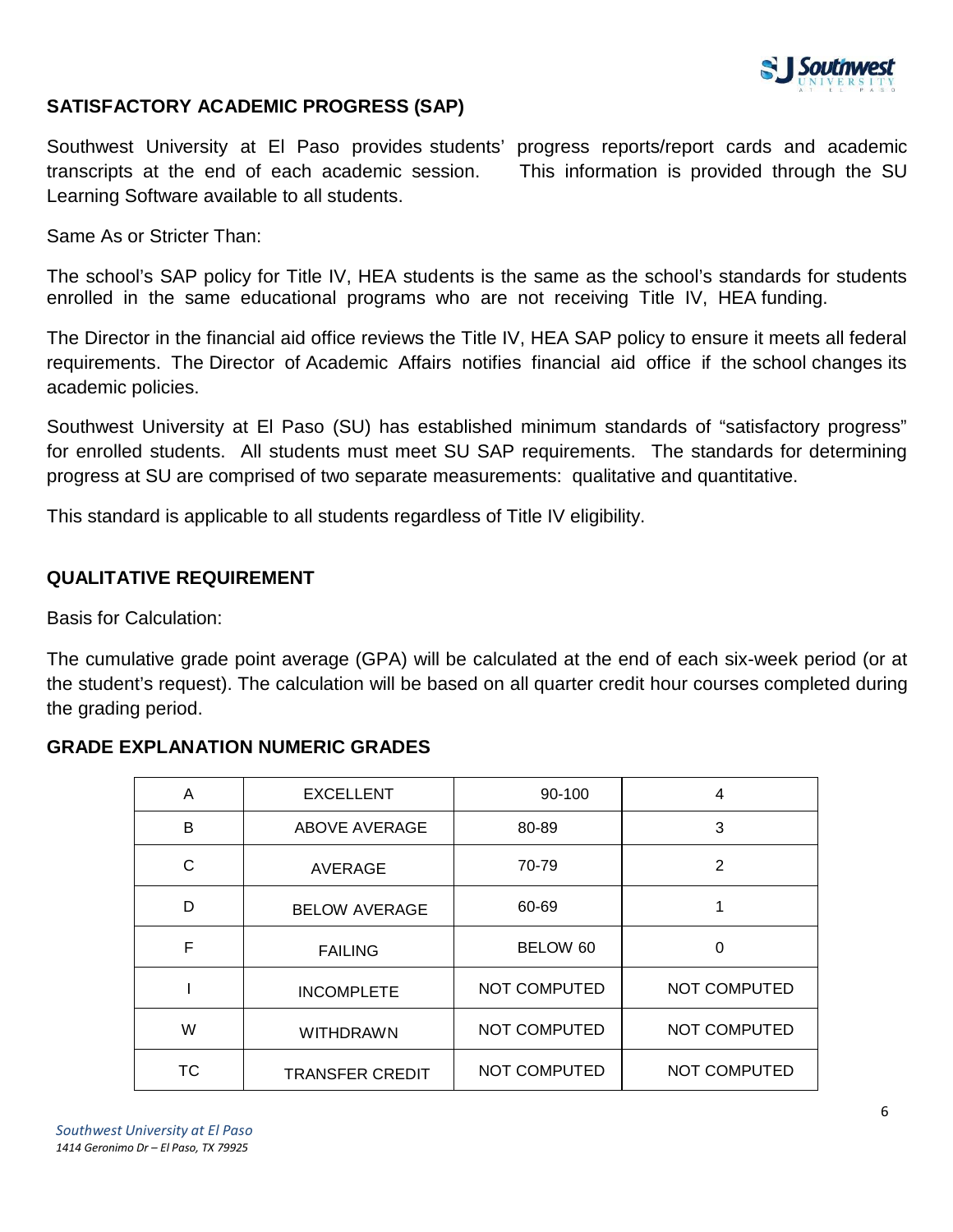

## **CALCULATIONS OF GRADE AVERAGE FOR REPEATED COURSES**

If a student takes the same course more than once, the last grade received for the course will be recorded on the transcript; however, all grades received will remain on the student's transcript. In the case of the same or equivalent grades being earned in the multiple course enrollments, the last grade earned will be used to compute the cumulative grade point average. The cumulative grade average will be determined by adding the numeric values of all grade points earned and divided by the total number of credit hours.

## **GRADE POINT AVERAGE AND GPA STANDARDS**

Grade point average (GPA) is the quantitative measurement used for academic work. A student must maintain at least a 2.0 GPA (C average) to maintain eligibility for Title IV. Incomplete or Withdrawn grades will not be factored in when calculating GPA. Students who choose to repeat a course will have the higher of the two course grades factored into their GPA. SU does not enroll students in remedial courses or non-punitive courses. Students whose cumulative grade point average is below 2.00 after the 50% of the program's maximum allowable timeframe are not considered making satisfactory progress.

## **QUANTITATIVE REQUIREMENT**

#### Measurable Progress

"Making measurable progress" is defined as the student being on pace to complete the program of study in no more than 150% of the normal program length based on the program's academic calendar. Incomplete, Repeated, or Withdrawn grades will be factored in when considering measurable progress. All transfer hours must be counted towards the 150%eligibility in order for the student to graduate within the maximum time frame.

Southwest University at El Paso does not offer non-credit courses, remedial courses, nonpunitive grades or proficiency credits. Course incompletes and repetitions have no effect upon the school's satisfactory progress standards.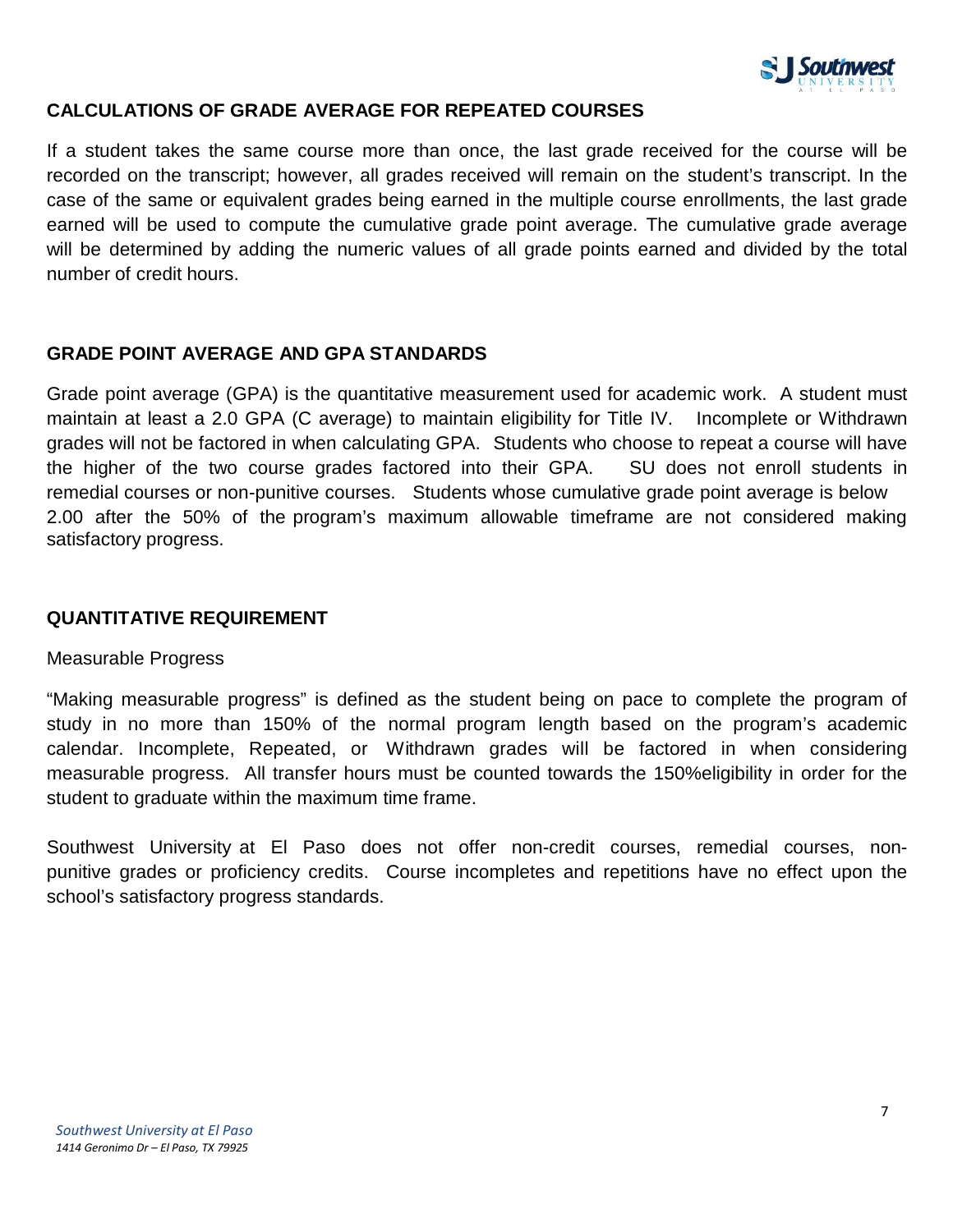

## **SAP CALCULATIONS BY PROGRAM**

|                | 1ST                | 2ND                | 3RD                | 4TH                |
|----------------|--------------------|--------------------|--------------------|--------------------|
| <b>PROGRAM</b> | <b>CALCULATION</b> | <b>CALCULATION</b> | <b>CALCULATION</b> | <b>CALCULATION</b> |
|                |                    |                    |                    |                    |
| <b>MA</b>      | 18th Week          | 36th Week          | 42th Week          |                    |
| <b>AAS DT</b>  | 30th Week          | 60th Week          | 90th Week          |                    |
| <b>AAS AT</b>  | 30th Week          | 60th Week          | Week<br>90th       |                    |
| <b>AAS MCB</b> | 30th Week          | 60th Week          | Week<br>90th       |                    |
| <b>AAS HA</b>  | 30th Week          | 60th Week          | Week<br>90th       |                    |
| AAS BM         | 30th Week          | 60th Week          | Week<br>90th       |                    |
| AAS MA         | 18th Week          | 36th Week          | 54th Week          |                    |
| <b>AAS MLT</b> | 30th Week          | 60th Week          | 90th Week          | 108th Week         |
| <b>AAS CT</b>  | 18th Week          | 36th Week          | 42th Week          |                    |

Students in the following programs must have completed at least 34% of the total program and maintain a 2.0 GPA by the 1st calculation, 67% of the total program and maintain a

2.0 GPA by the 2nd calculation and 100% of the total program and maintain a 2.0 GPA by the 3rd calculation.

|         | 1ST                | 2ND         | 3RD         | 4TH                | 5TH         |
|---------|--------------------|-------------|-------------|--------------------|-------------|
| PROGRAM | <b>CALCULATION</b> | CALCULATION | CALCULATION | <b>CALCULATION</b> | CALCULATION |
|         |                    |             |             |                    |             |
| AAS RS  | 30th Week          | 60th Week   | 90th Week   | 120th Week         | 150th Week  |
| AAS MR  | 30th Week          | 60th Week   | 90th Week   | 120th Week         | 144th Week  |
| AAS AND | 30th Week          | 60th Week   | 90th Week   | 120th Week         |             |

Students in the following programs must have completed at least 20% of the total program and maintain a 2.0 GPA by the 1st calculation, 40% of the total program and maintain a 2.0 GPA by the 2nd calculation, 60% of the total program and maintain a 2.0 GPA by the

3rd calculation, 80% of the total program and maintain a 2.0 GPA by the 4th calculation, and 100% of the total program and maintain a 2.0 PGA by the 5th calculation.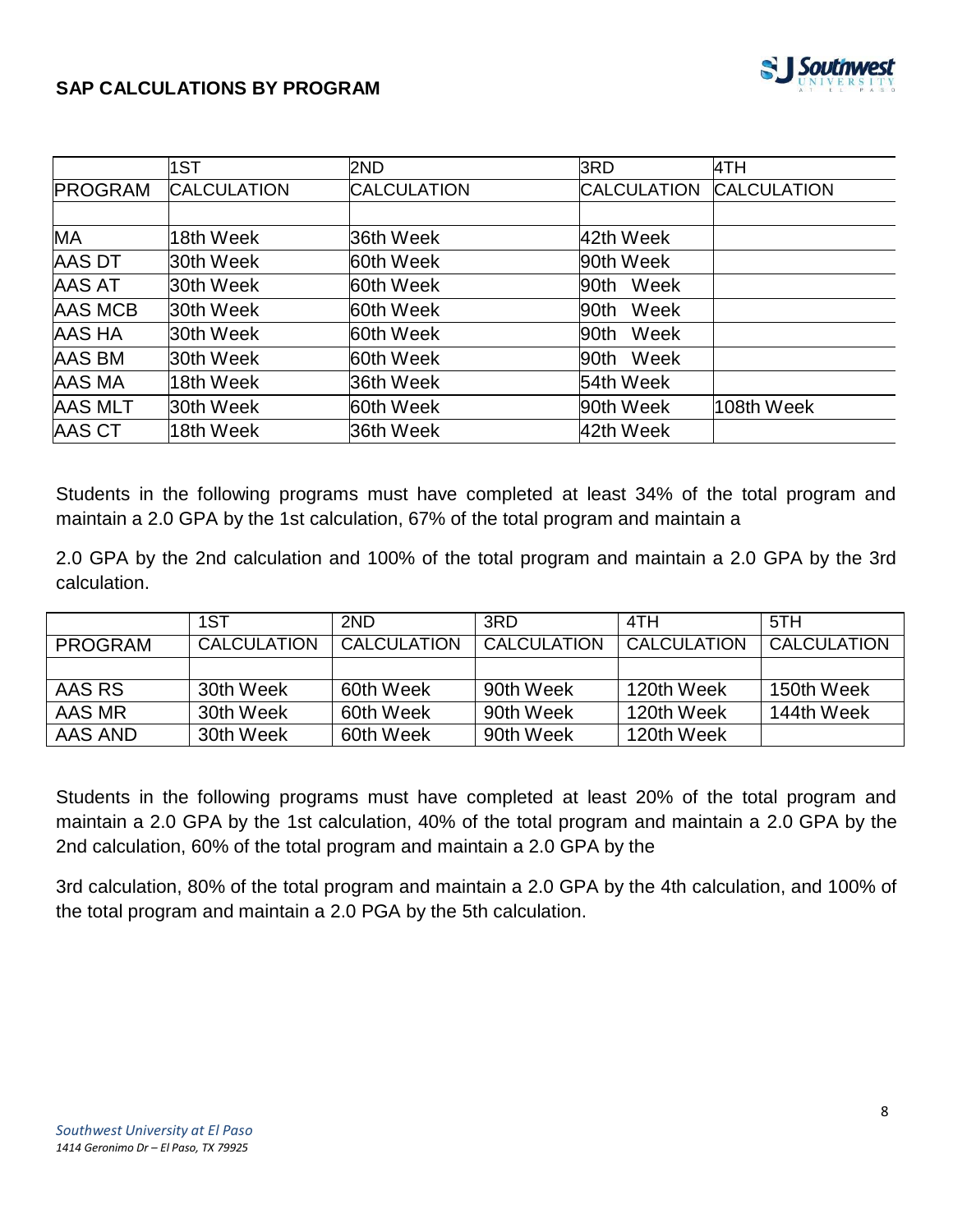

|                | 1ST                | 2ND                | 3RD                | 4TH                |
|----------------|--------------------|--------------------|--------------------|--------------------|
| <b>PROGRAM</b> | <b>CALCULATION</b> | <b>CALCULATION</b> | <b>CALCULATION</b> | <b>CALCULATION</b> |
|                |                    |                    |                    |                    |
| <b>AAS DMS</b> | 30th Week          | <b>60th Week</b>   | 90th<br>Week       | 120th Week         |

Students in the following program must have completed at least 25% of the total program and maintain a 2.0 GPA by the 1st calculation, 50% of the total program and maintain a 2.0 GPA by the 2nd calculation, 75% of the total program and maintain a 2.0 GPA by the 3rd calculation, and 100% of the total program and maintain a 2.0 GPA by the  $4<sup>th</sup>$  calculation.

|              | hst       | <b>2ND</b>       | <b>I3RD</b>   | <b>I4TH</b> | <b>5TH</b>                                                                                  | 6TH        | <b>7TH</b> |
|--------------|-----------|------------------|---------------|-------------|---------------------------------------------------------------------------------------------|------------|------------|
|              |           |                  |               |             | PROGRAM CALCULATION CALCULATION CALCULATION CALCULATION CALCULATION CALCULATION CALCULATION |            |            |
|              |           |                  |               |             |                                                                                             |            |            |
| <b>BS BM</b> | 30th Week | <b>60th Week</b> | Week<br>l90th | 120th Week  | 150th Week                                                                                  | 180st Week | 210nd Week |
| <b>BS HA</b> | 30th Week | <b>60th Week</b> | Week<br>l90th | 120th Week  | 150th Week                                                                                  | 180st Week | 210nd Week |

Students in the following programs must have completed at least 15% of the total program and maintain a 2.0 GPA by the 1st calculation, 30% of the total program and maintain a 2.0 GPA by the 2nd calculation, 45% of the total program and maintain a 2.0 GPA by the 3rd calculation, 60% of the total program and maintain a 2.0 GPA by the 4th calculation, 75% of the total program and maintain a 2.0 PGA by the 5th calculation, 90% of the total program and maintain a 2.0 PGA by the 6th calculation, and 100% of the total program and maintain a 2.0 PGA by the 7th calculation.

## **QUALITATIVE REQUIREMENTSAP PROBATION**

Students who do not maintain a minimum of 2.0 GPA, will be considered to not meet satisfactory academic progress and will be placed on a 12 week academic probation. Students achieving a cumulative grade point average of 2.00 at the end of the probation period will be returned to good standing. Students who fail to achieve overall satisfactory progress for the program at the end of the one twelve week probationary period will be subject to academic dismissal. Students are allowed a maximum of one probation period per 12 month period. Students whose enrollment is terminated as an academic dismissal may not restart the program. The terms of the approved refund policy shall be applied.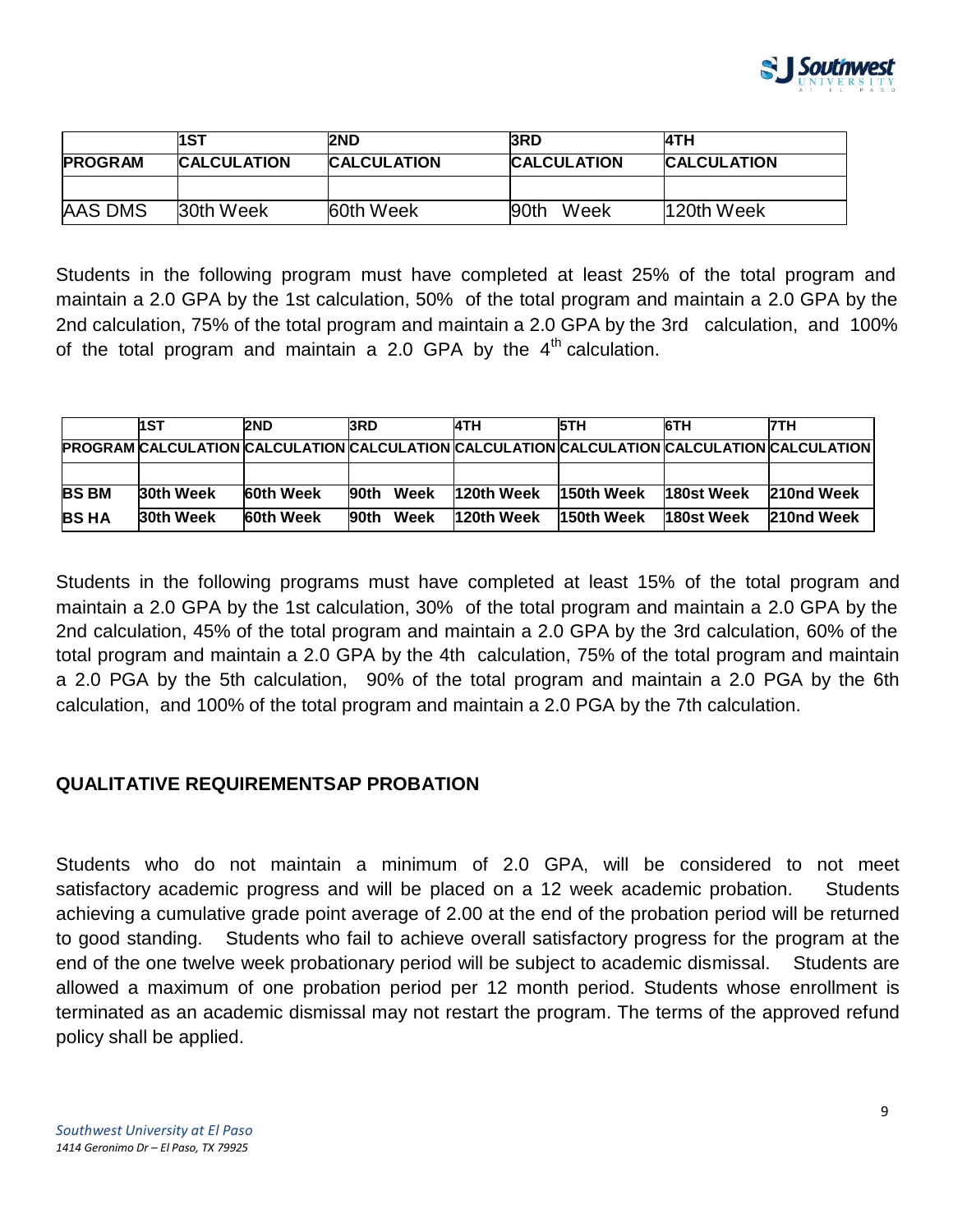

## **QUANTITATIVE REQUIREMENT SAP PROBATION**

Students who do not meet the minimum percentage of program completion at any given calculation will be considered to not meet satisfactory academic progress and will be placed on academic probation. Progress will be again measured at the next calculation period. Students who meet the minimum percentage of program completion will return to good standing. Students who do not meet the minimum percentage of program completion will be subject to academic dismissal. Students will not be allowed to re-enroll after being dropped for lack of measurable progress. Students are allowed a maximum of one probation period per 12 month period. Students whose enrollment is terminated as an academic dismissal may not restart the program. The terms of the approved refund policy shall be applied.

Student Who Receive Title IV Funding Must Meet The Following SAP To Remain Eligible for Title IV Funding.

## **1.1 PROCESS OVERVIEW & RESPONSIBILITIES**

To be eligible for Title IV aid, a student must maintain satisfactory academic progress. If the student has made acceptable quantitative and qualitative progress for that particular increment, then the school reviews the 150% of the maximum allowable time frame criterion to measure student's SAP.

All students must maintain Satisfactory Progress according to the following standards in order to continue enrollment. Satisfactory Progress is measured at the end of each payment period, and will be checked prior to disbursement of aid. Financial Aid SAP standards are established by the Office of Financial Aid. The relevant SAP policies are summarized below.

## **1.2 FINANCIAL AID WARNING**

The OFA evaluates Satisfactory Academic Progress at the end of each payment period. If a student falls below a 2.0 GPA or if the student is not completing the required amount of hours/credits to keep pace with the requirements for graduation within the 150% time frame; the student will be placed on financial aid warning for one payment period. If the student is still not meeting SAP at the end of the warning period, the student maybe placed on Financial Aid Probation. (See - Financial Aid Probation‖ below.) A student who is put on a Financial Aid Warning can continue to receive Title IV aid for the next payment period after receiving the warning status. The status will be conferred automatically without the student appealing his/her SAP status.

If the student does not make SAP at the end of the financial aid warning period, the student loses financial aid eligibility. The student has the opportunity to have his/her financial aid eligibility reinstated by appealing the decision and being placed on Financial Aid Probation.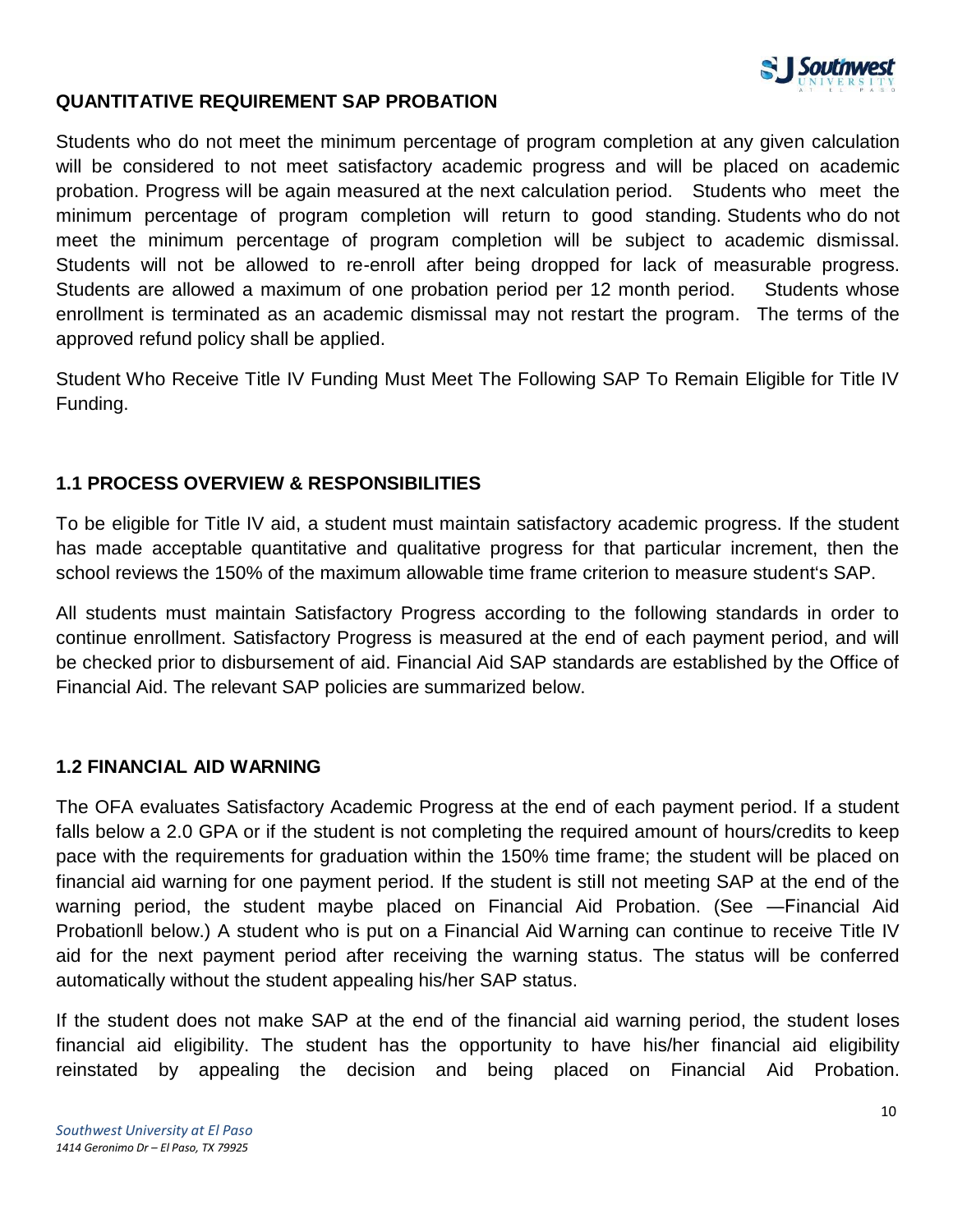

## **1.3 STUDENT APPEAL PROCEDURES**

The student must advise the school as to why his/her grades have fallen below SAP and devise a plan to improve grades during the next payment period. A plan must be developed to assist a student to achieve success in the coming payment period. A student may file an appeal due to a death in the family, illness, an approved medical withdrawal, extreme change in financial or legal circumstances, or compulsory military duty, or other serious reasons. The appeal must be in writing to the SAP Appeal Committee explaining what caused the problem. The student would have to submit how circumstances have changed that will allow him/her to attain satisfactory academic progress once the probationary period is over.

A student, who wished to appeal a decision made in reference to the Satisfactory Academic Progress policy, must submit a typed letter to the SAP Appeal Committee. This letter must contain information about the student's reason regarding the action and/or decision and reasons why the student is wishing to appeal. Students must provide supportive documentation along with their letter in order to support their position and any mitigating circumstances that may have existed. The appeal letter must be submitted from the student to the SAP Appeal Committee within 3 business days of the student receiving the Financial Aid Ineligibility Letter. The student will be notified of the SAP Appeal Committee decision within five (5) business days following the receipt of the student's appeal letter, additional time may be taken to thoroughly review student's appeal. The student will receive a written decision as to the status of his/her appeal and any SAP plan that may be attached to it. The SAP Appeal Committee's decision shall be final.

## **1.4 ACADEMIC PLAN**

Students who successfully appeal will be placed on Financial Aid Probation for one term. Students must agree to an academic progress plan by the term's academic progress plan deadline. The Academic Plan is a plan developed by SAP Appeal Committee.

## **1.5 FINANCIAL AID PROBATION**

A student who has successfully appealed an Unsatisfactory SAP status and is eligible for federal student aid for one term.

Students on financial aid probation who fail to make satisfactory academic progress by the next term will lose their financial aid eligibility.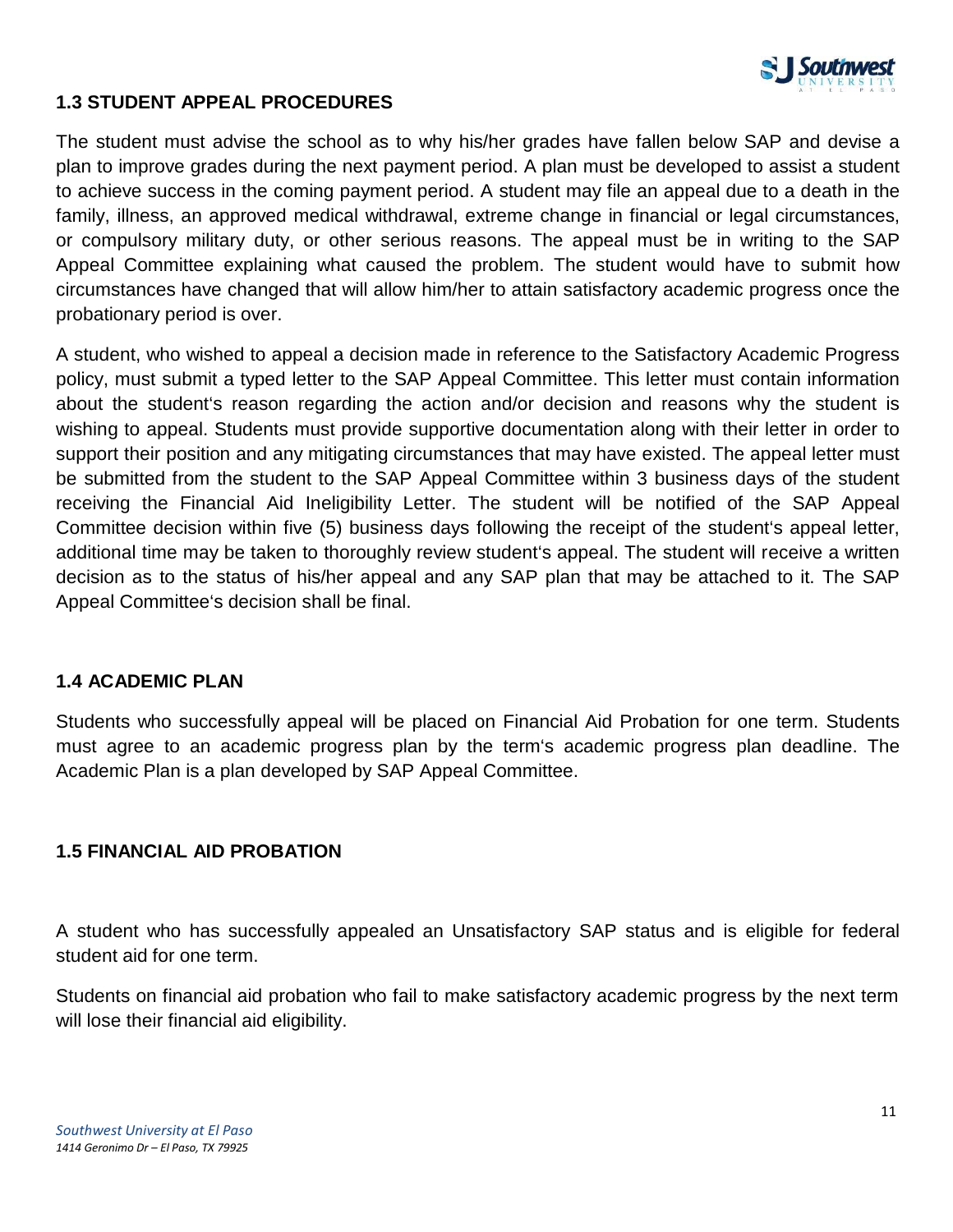

## **LOSS OF TITLE IV ELIGIBILITY**

Students are eligible to continue their program of study as long as they continue to meet the university's SAP policy.

### **FEDERAL FUNDING SOURCES**

#### **FEDERAL PELL GRANT**

A Pell Grant is a free grant and is available to eligible undergraduate students who have not earned a bachelor's degree. Household size and student and family income information that is provided when completing the FAFSA determines Pell Grant eligibility.

### **FEDERAL DIRECT STUDENT LOAN PROGRAMS**

Many students rely on federal government loans to finance their educations. These loans have low interest rates and do not require credit checks or collateral. These student loans also provide a variety of deferment options and extended payment terms.

Please note that the FAFSA must be submitted each award year and is required to establish the student's eligibility for federal student loans. Likewise, eligibility for certain loans and loan amounts may change according to the information reported on all required documentation.

These loans are funded by the U.S. government to students and parents. To be considered for this loan, students must complete a Free Application for Federal Student Aid (FAFSA).

## **STAFFORD LOANS**

Stafford Loans are either subsidized (the government pays the interest while the student is in school) or unsubsidized (the student pays all the interest, although payments may be deferred until after graduation). To receive a subsidized Stafford Loan, students must be able to demonstrate financial need and meet general eligibility requirements.

With the unsubsidized Stafford Loan, payments may be deferred until after graduation by capitalizing the interest. This adds the interest payments to the loan balance, increasing the size and cost of the loan. All students, regardless of need, are eligible for the unsubsidized Stafford Loan if they meet the general eligibility requirements.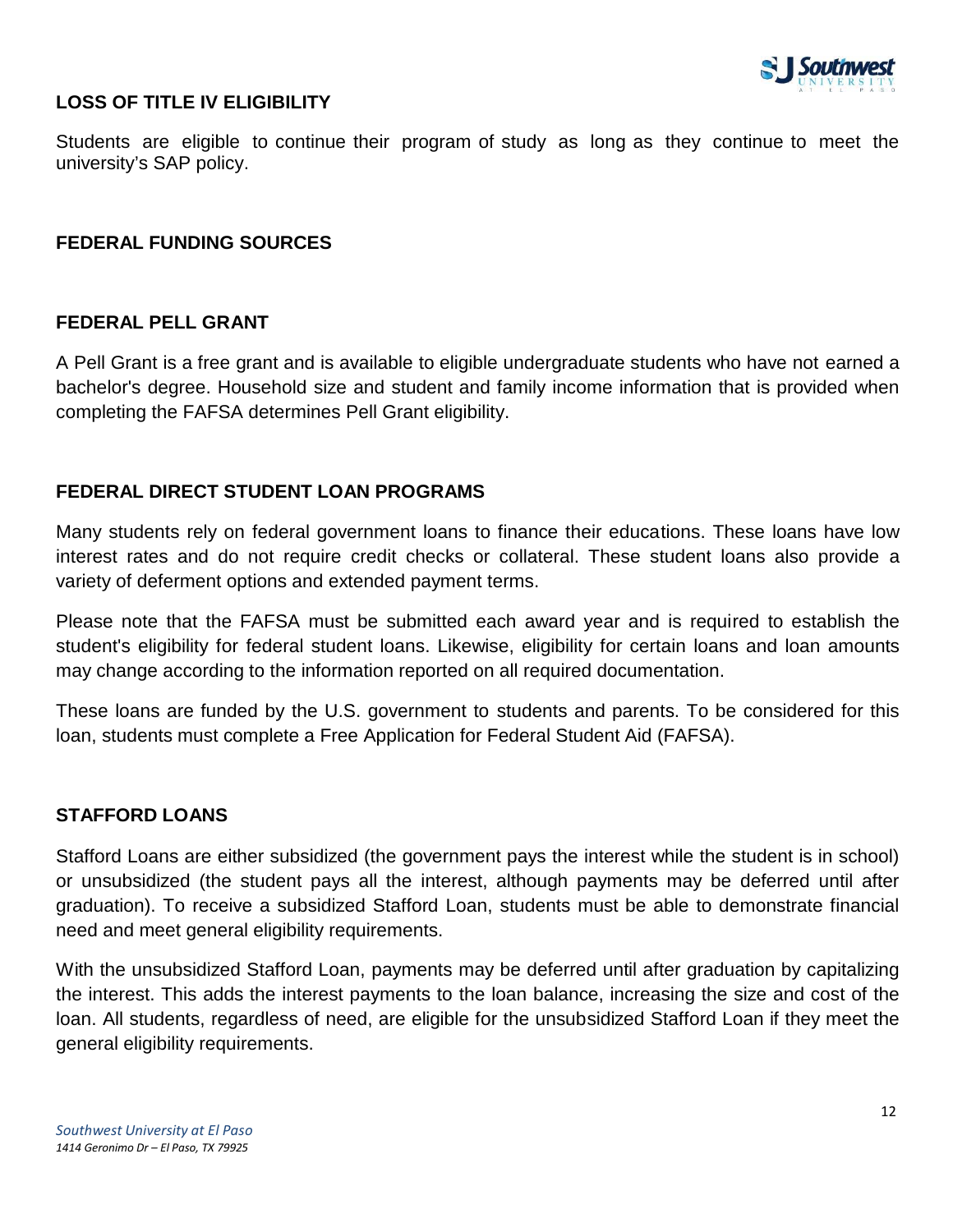

Repayment begins six months after the student graduates or drops below half-time enrollment. The standard repayment term is 10 years.

Annual and Aggregate Stafford Loan Limits:

The interest rate for all borrowers is determined annually and is effective on July 1. Students should contact the Office of Financial Aid for the most current interest rate that applies to Federal Student Loans. Repayment on the principle loan balance and the interest begins six months after the borrower drops below half-time enrollment status or graduates. Normally monthly loan payments for the standard repayment term will not be less than \$50 and must be repaid within the time-period specified by the terms of your repayment contract.

| Direct Stafford Loan Limits (Subsidized and Unsubsidized) |                                |                          |                                                   |  |  |
|-----------------------------------------------------------|--------------------------------|--------------------------|---------------------------------------------------|--|--|
|                                                           |                                |                          |                                                   |  |  |
|                                                           | Dependent <sup>1</sup>         | Independent <sup>2</sup> | <b>Graduate Students</b>                          |  |  |
| 1 <sup>st</sup> -Year                                     | \$5,500 (\$3,500) <sup>3</sup> | \$9,500 (\$3,500)        |                                                   |  |  |
| $2nd$ -Year                                               | \$6,500 (\$4,500)              | \$10,500 (\$4,500)       | \$20,500 (\$8,500 <sup>4</sup> ) for<br>each year |  |  |
| 3 <sup>rd</sup> -and-4 <sup>th</sup> Year                 | \$7,500 (\$5,500)              | \$12,500 (\$5,500)       |                                                   |  |  |
| <b>Aggregate</b>                                          | \$31,000 (\$23,000)            | \$57,500 (\$23,000)      | \$138,5005(\$65,500)                              |  |  |

<sup>1</sup> Except those whose parents are unable to borrow a PLUS loan.

 $^{2}$ These limits also apply to dependent students whose parents are unable to borrow a PLUS loan.

 $3$ The numbers in parentheses represent the maximum amount that may be subsidized.

<sup>4</sup>Graduate and professional students are not eligible to receive Direct Subsidized Loans for loan periods beginning on or after July 1, 2012.

<sup>5</sup>The aggregate amounts for graduate students include loans for undergraduate study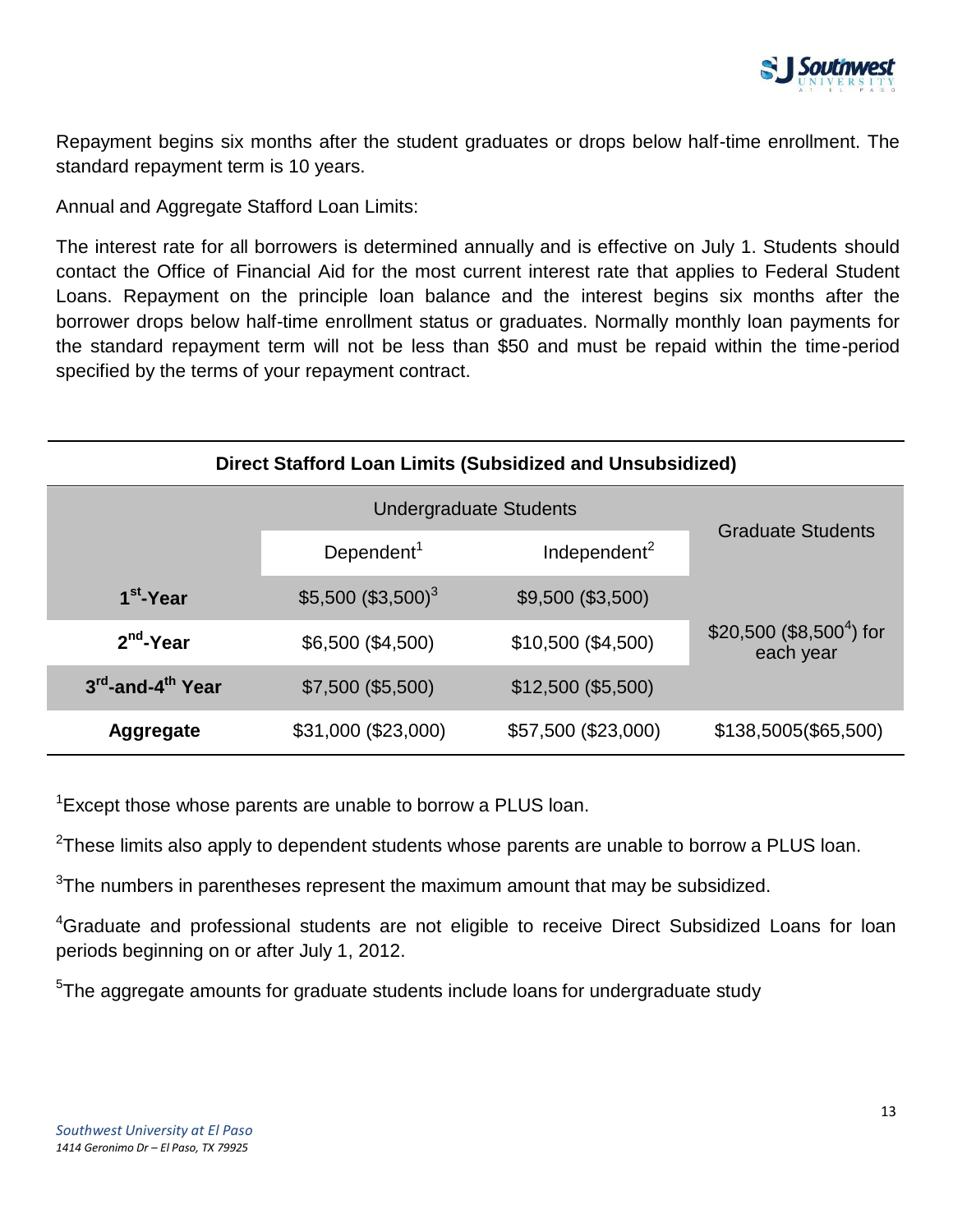

## **PARENT LOANS FOR UNDERGRADUATE STUDENTS LOANS (PLUS)**

PLUS Loans are for parent borrowers. This loan provides additional funds for educational expenses and, like the Stafford loan, is funded by the U.S. Department of Education. The PLUS Loan enables parents to borrow up to the full cost of attendance less any other financial aid for each eligible dependent student. Eligibility for the PLUS loan is largely dependent on the credit rating and history of the borrower as opposed to the purely financial-need based Stafford Loan. The rate for this loan may vary from year to year. PLUS Loan borrowers must begin repayment within 60 days after the loan is disbursed. Before the PLUS Loan can be awarded, a determination must be made to see if the student is eligible for the Stafford loan. To be considered for the PLUS loan, a student must complete the Free Application for Federal Student Aid (FAFSA).

All new students at Southwest University at El Paso are required to complete entrance counseling and sign a Master Promissory Note before loan funds may be disbursed. Access this link for both Entrance Counseling and completion of the Master Promissory Note:

<https://studentloans.gov/myDirectLoan/index.action>

### **EXIT COUNSELING**

Shortly before a student ceases to be enrolled at least half time, exit counseling must be

Completed. Exit counseling for both Direct Loans can be accessed at this link:

[http://www.nslds.ed.gov](http://www.nslds.ed.gov/)

Repayment of Loans

For information on repayment plans, options and comparisons please see:

<http://studentaid.ed.gov/repay-loans/understand/plans>

Student Disbursement Checks

All financial aid award disbursements are posted directly to the student's account.

Many times students are awarded aid in excess of the total amount of the account charges. Once

funds post to the student account, the excess funds create a credit on the account. In compliance with Federal Regulations, the University will mail a student disbursement check within 14 days from the date the credit was created on the account.

It is University policy to mail all student disbursement checks to the current address on file. Students that wish to change their address must go through the Office of Academic Records to make this change.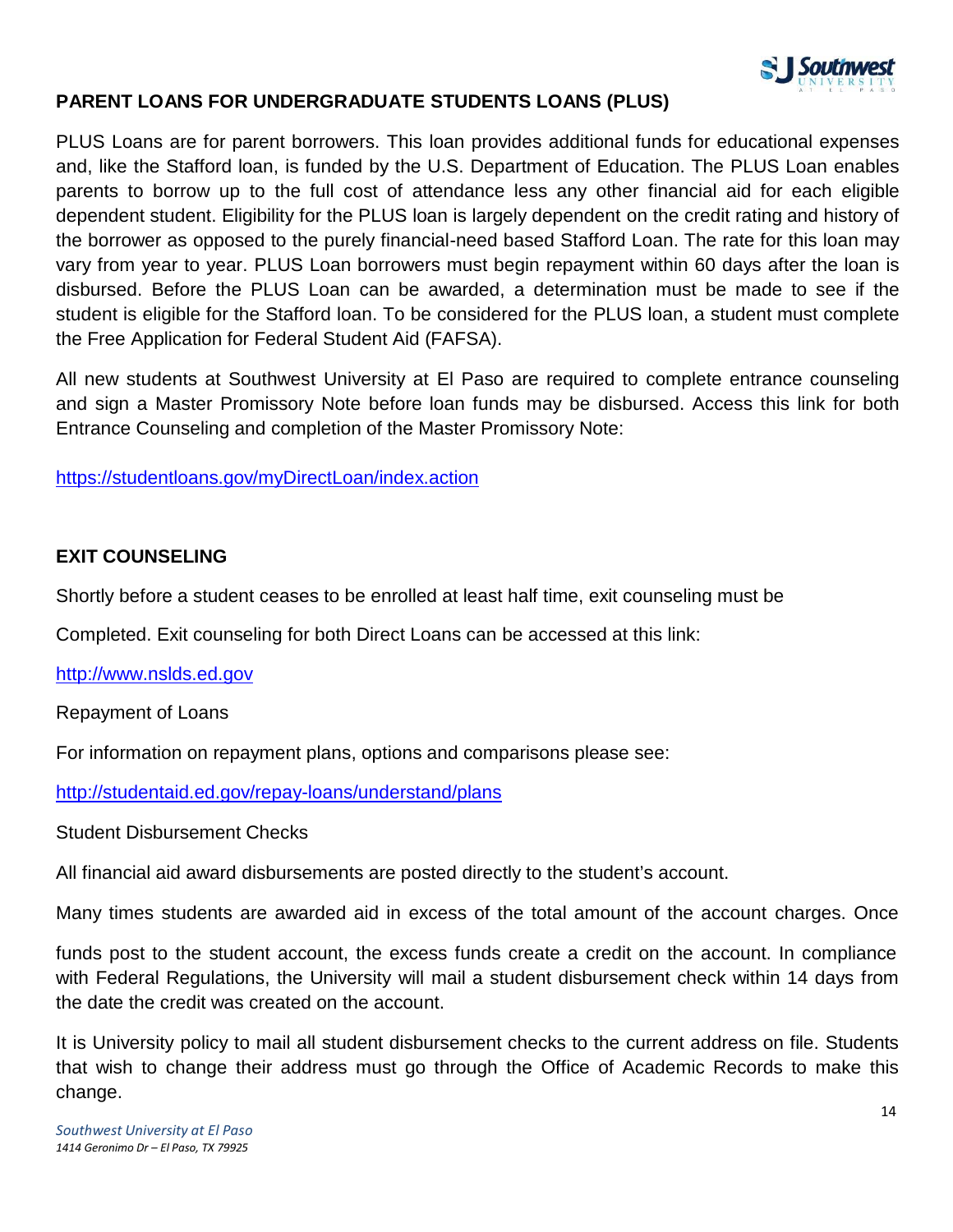

### **MILITARY SCHOLARSHIP**

Scholarship Award: Student could be eligible for \$1,500.00 dollars tuition reduction for a one time use. Scholarship will be applied to their last academic year financial aid package at the time of graduation

Eligibility Requirements:

Available to all veterans and dependents

Student must be at least 18 years of age.

Student must have High School Diploma or GED

Application Instructions:

To apply for the scholarship, please submit the following items:

- 1. Application
- 2. Copy of Military ID or DD214

Scholarship Application Form:

This should be placed on the top of your application packet.

Application Deadline: All applications are due

Prior to official start date.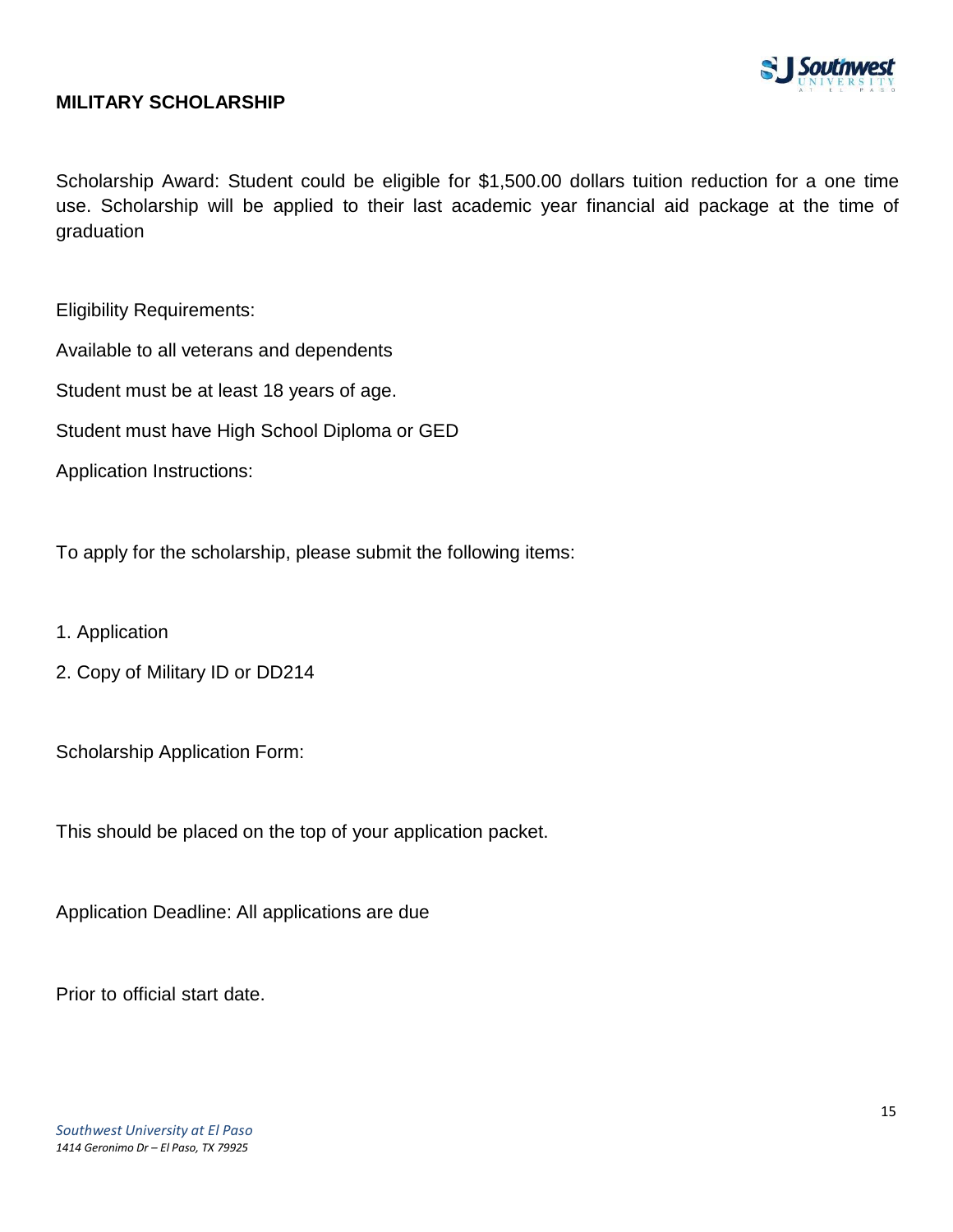

# **HIGH SCHOOL SCHOLARSHIPS**

This scholarship program consists of a \$1000.00 scholarship for current High School Students at the time of their enrollment.

Students must complete and receive their high school diploma prior to starting class.

Application Instructions:

To apply for the scholarship, please submit the following items:

- 2. Application
- 3. Transcripts (after 1st semester)
- 4. 2 letters of recommendation
- 5. Essay 250 words, typed and signed

Please answer the following question: "How will this scholarship help you achieve your personal, educational, and career goals?"

Some guidelines to help you:

Make sure you include all materials in your application packet. If something is missing, you will not be considered for the scholarship.

The personal statement should NOT be a list of your achievements – we want to see your thoughts, feelings and personality shine through.

Make sure you answer the question: "How will this scholarship help you achieve your personal, education and career goals?" Writing two pages about yourself and your past accomplishments is not really answering the question. Be creative!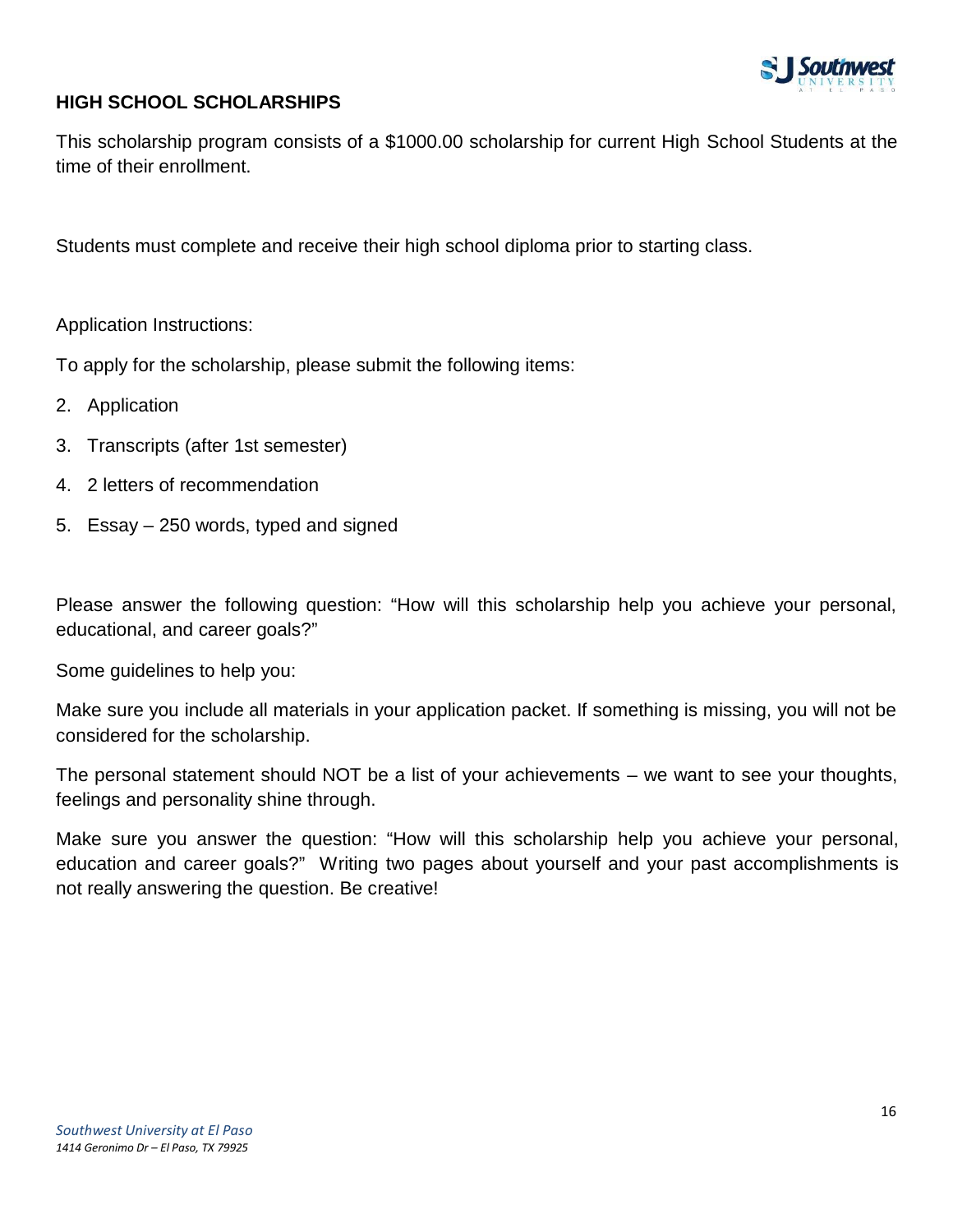

## **RETURN TO TITLE IV (R2T4) FSA FUNDS**

Southwest University at El Paso is required to use a statutory schedule to determine the amount of FSA Program funds a student has earned or qualified for when he or she ceases attendance based on the period the student was in attendance.

#### **R2T4 Official Withdrawal Date:**

Students who wish to withdraw from the University may provide official notification of his or her intent to withdraw by following the school's withdrawal process available to students in the student catalog. However, for Return of Title IV Calculation purposes the date the student began the institution's withdrawal process is the withdrawal date.

### **R2T4 Unofficial Withdrawal Date:**

Excessive Absences: Students may be unofficially dropped out from school due to meeting certain number of consecutive absences as stated in the student catalog. The student's last day of attendance would be considered as the withdrawal date.

Administrative Reasons: The date the school terminates the student's enrollment because student behavior as stated on student catalog (e.g., expels, suspends)

## **Percentage of Title IV Aid Earned:**

Refunds of Institutional charges including tuition, fees, room and board will be calculated based on the Federal Return of Title IV Refund Policy. The Financial Aid Office must calculate the amount of FSA Program assistance the student did not earn and those funds must be returned back to the Federal Government. Up through the 60% point in each payment period, a pro rata schedule is used to determine how much FSA Program funds the student has earned at the time of withdrawal.

After the 60% point in the payment period, a student has earned 100% of the FSA Program funds. The percentage of the payment period completed is determined by the total number of calendar days in the payment period for which the assistance is awarded divided into the number of calendar days completed in that period as of the day the student withdrew. Scheduled breaks of at least five consecutive days and leave of absence days are excluded from the total number of calendar days in a payment period (denominator) and the number of calendar days completed in that period (numerator). In our credit-hour non-term programs, the ending date for a period and, therefore, the total number of calendar days in the period, may be dependent on the pace at which a student progresses.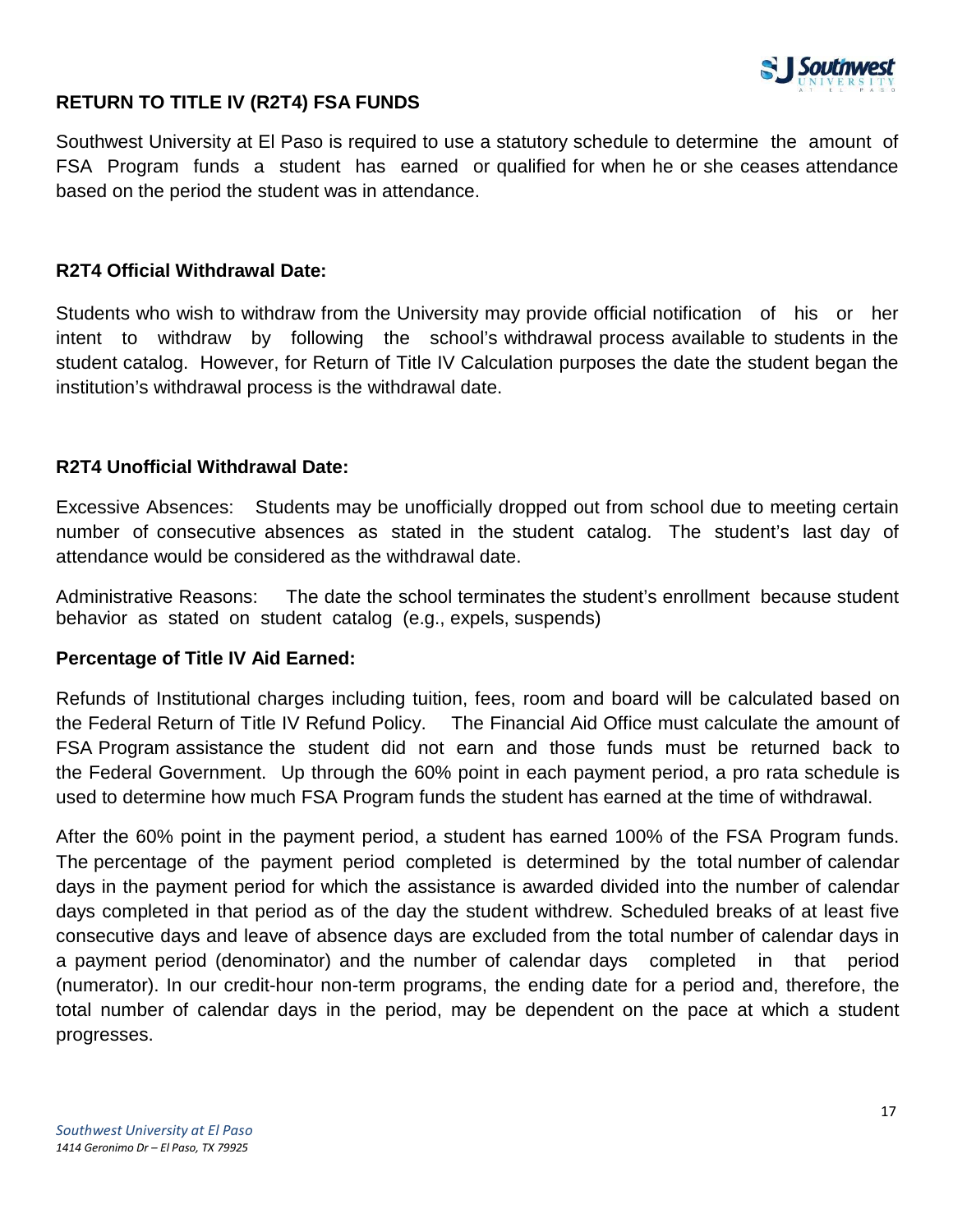

## **RETURN OF UNEARNED TITLE IV (R2T4) FSA FUNDS**

The school must return the lesser of the following:

The amount of FSA Program funds that the student does not earn; OR The amount of institutional costs that the student incurred for the payment period multiplied by the percentage of funds that was not earned. When we mean earned, this means the percentage of funds that was earned over time (during the term) by the student.

The student (or parent, if a Federal PLUS loan) must return or repay, as appropriate:

- $\checkmark$  Any FSA loan funds in accordance with the terms of the loan. The remaining unearned FSA Program grants (not to exceed
- $\checkmark$  50% of the grant) as an overpayment of the grant.

The University is required to return the amount of Title IV funds for which it is responsible no later than 45 days after the date of the determination of the date of the student's withdrawal. Title IV funds credited to outstanding loan balances for the payment period or for which a return of funds is required must be returned in the following order:

## **Unsubsidized Direct Stafford loans (other than PLUS loans) Subsidized Direct Stafford loans**

#### **Federal Direct PLUS loans**

If funds remain after repaying all loan amounts, those remaining funds must be credited in the following order:

Federal Pell Grants for the payment period for which a return of funds is required if a student earned more aid than was disbursed to him/her, the institution would owe the student a post-withdrawal disbursement which must be paid within 120 days of the student's withdrawal

# **THE FAO'S RESPONSIBILITIES IN REGARD TO THE RETURN OF TITLE IV FUNDS POLICY INCLUDE:**

1. Identifying students affected by this policy and completing the Return of Title IV Funds calculation;

2. Informing the student of the result of the Return of title IV Funds calculation and any balance owed to the University as a result of a required return of funds;

3. Returning any unearned Title IV aid that is due to the Title IV programs.

4. Notifying student and /or Plus borrower of eligibility for a Post-Withdraw Disbursement, if applicable.